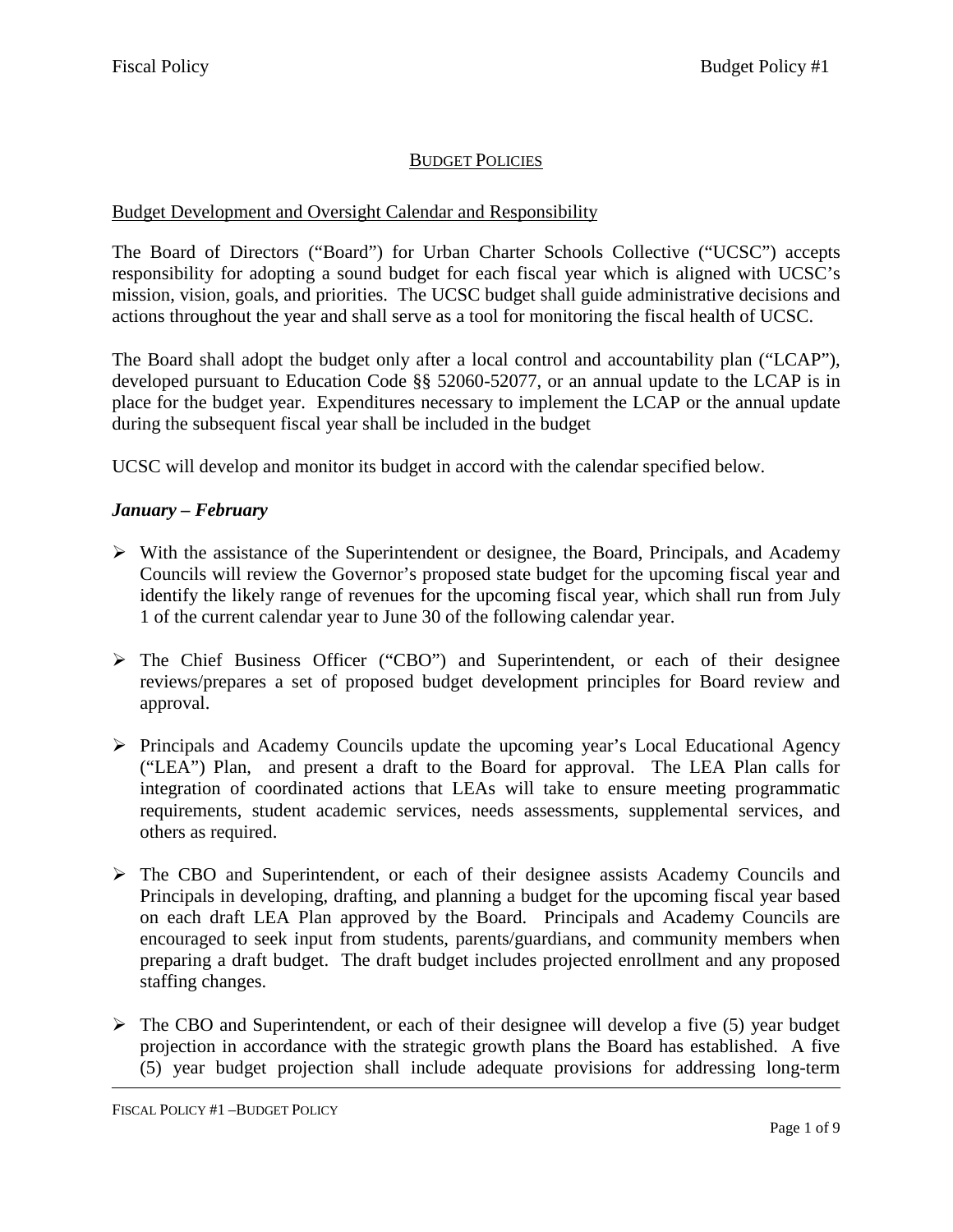financial obligations, including but not limited to long-term obligations resulting from financing of facilities projects, unfunded or future liability for retiree benefits, and accrued workers' compensation claims.

 $\triangleright$  The Board and CBO and Superintendent, or each of their designee will provide ongoing monitoring and revision of the current fiscal year budget.

# *March – April*

Principals and Academy Councils will finalize the upcoming year's LEA Plans and update the proposed draft budgets to reflect the plan. The CBO and Superintendent, or each of their designee will review each LEA Plan and the updated draft budget to determine if the budget is a reflection of the plan. If it is not, both the plan and the budget will be returned to the Academy Council and Principal for revision.

- The Board and CBO and Superintendent, or each of their designee will provide ongoing monitoring and revision of the current year budget.
- The CBO and Superintendent, or each of their designee solicits bids for the annual audit and recommends an auditor for the Board's approval.
- $\triangleright$  Before adopting the USCS budget for the subsequent fiscal year, the Board shall hold a public hearing. An agenda for this hearing shall be posted at least seventy-two (72) hours before the hearing and shall indicate the location where the budget may be inspected. The proposed budget shall be available for public inspection at least three (3) working days before this hearing. This hearing shall be held at the same meeting as the public hearing to solicit public input on the LCAP or annual update to the LCAP.

### *May – June*

- The CBO and Superintendent, or each of their designee provides advice and information to the Board, Principals and Academy Councils in reviewing revenue projections subsequent to the Governor's annual "May Revision" to budget figures, and works with the Academy Councils and Principals to fine-tune the upcoming fiscal year budget to accommodate any changes. This budget will include the monthly cash flow projections. Principals and Academy Councils review and finalize the proposed budget for the upcoming fiscal year and forward to the CBO and Superintendent, or each of their designee for alignment verification between program and budget before submitting to the Board for approval.
- $\triangleright$  At a public meeting taking place before June 15, the Board reviews and formally adopts a budget for upcoming fiscal year following the adoption of the LCAP at the same meeting. The budget shall not be adopted if an approved LCAP or annual LCAP is not in effect for the budget year. A copy of the final budget is provided to the charter-granting agency.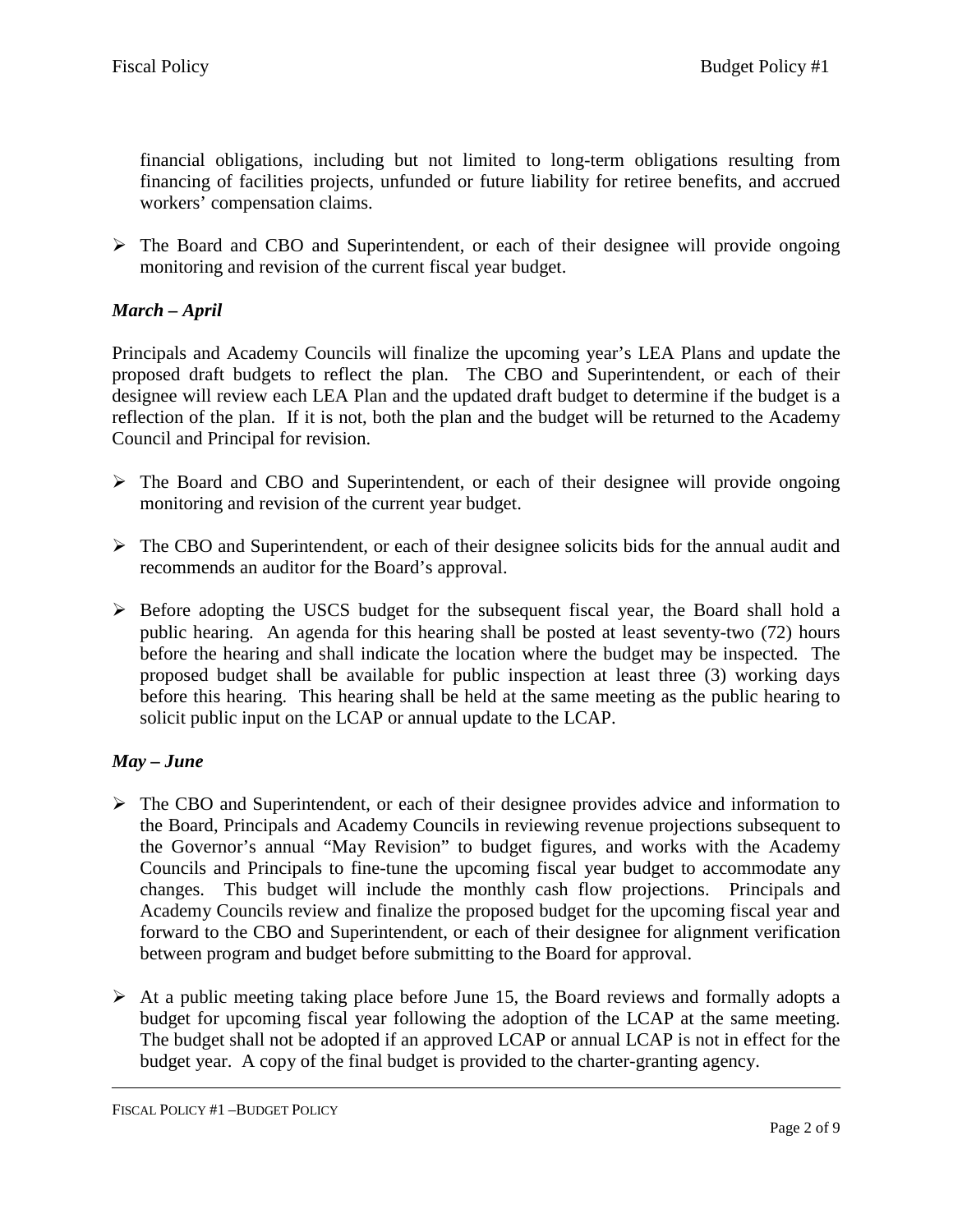The Board and CBO and Superintendent, or each of their designee will provide ongoing monitoring and revision of the current year budget.

# *July – August*

- $\triangleright$  The CBO and Superintendent, or each of their designee closes all books for the prior fiscal year. All transactions are posted, and records assembled for audit.
- $\triangleright$  The CBO and Superintendent, or each of their designee reviews the budget subsequent to the adoption of the annual Budget Act and makes necessary adjustments after consulting with the Board, Principals and Academy Councils. A copy of the revised final budget is provided to the charter-granting agency after approval by the Board. The revised final budget shall also be made available for public review.
- $\triangleright$  Independent auditor performs audit of the just-closed fiscal year and prepares audit report for submission to the Audit Committee.
- $\triangleright$  At the end of the first full week of school, the CBO and Superintendent, or each of their designee reviews the UCSC actual attendance figures and notifies the Board if actual attendance is below budget projections. If needed, the school's budget is again revised to match likely revenues.

#### *September – December*

- $\triangleright$  The CBO and Superintendent, or each of their designee reviews a copy of the audit. The Board addresses any audit exceptions or adverse findings. The audit report and any followup plans are submitted to the charter granting agency.
- $\triangleright$  The CBO and Superintendent, or each of their designee review current year actual versus budgeted revenues and expenditures after the second and fifth months of the school year and report to the Board. Whenever revenues and expenditures change significantly throughout the year, the CBO and Superintendent, or each of their designee shall recommend budget amendments to ensure accurate projections of UCSC's net ending balance. The Board shall consider and approve any needed changes to the annual budget that the Board feels is necessary.
- The Board and CBO and Superintendent, or each of their designee will provide ongoing monitoring and revision of the current year budget.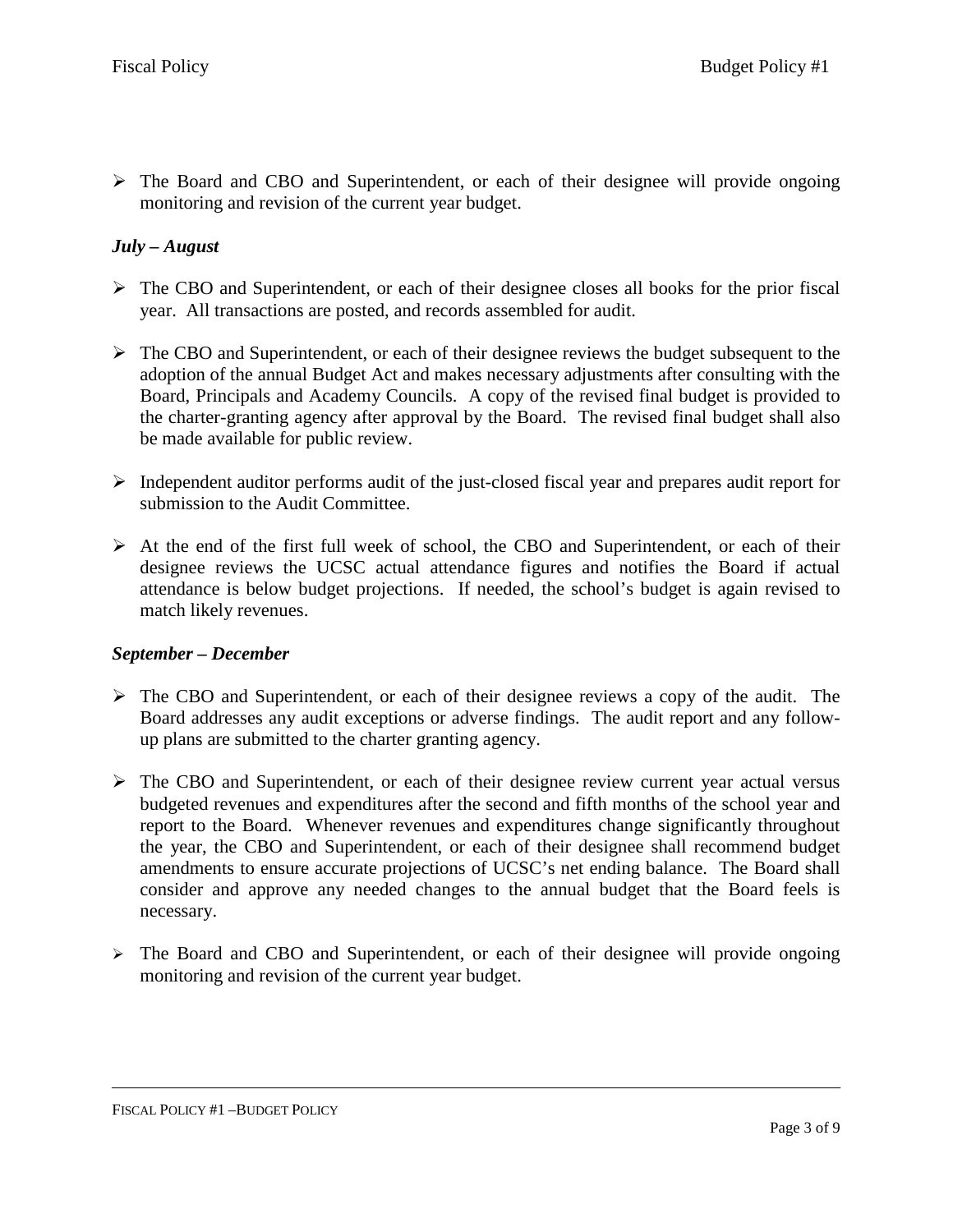# Controls, Budget, and Fiscal Management

UCSC will maintain the following principles in its ongoing fiscal management practices to ensure that (1) expenditures are authorized by and in accord with amounts specified in the Board-adopted budget, (2) each school's funds are managed and held in a manner that provides a high degree of protection of the school's assets, and (3) all transactions are recorded and documented in an appropriate manner.

# *Segregation of Duties*

UCSC will develop and maintain check request and purchase order forms to effectively document the authorization of all non-payroll expenditures. The CBO and Superintendent, or each of their designee must review all proposed expenditures to:

- 1. Determine if the expenditure is budgeted
- 2. Determine if funds are currently available for expenditures (i.e. cash flow)
- 3. Determine if the expenditure is allowable under the appropriate revenue source
- 4. Determine if the expenditure is appropriate and consistent with the vision, approved charter, school policies and procedures, and any related laws or applicable regulations
- 5. Determine if the price is competitive and prudent. All purchases over \$5,000 must include documentation of a good faith effort to secure the lowest possible cost for comparable goods or services

All transactions will be posted in an electronic general ledger, which shall be maintained by the CBO and Superintendent, or each of their designee or a contracted bookkeeper. To ensure segregation of recording and authorization, the bookkeeper may not co-sign check requests for purchase orders.

# *Budget Transfers*

The CBO and Superintendent, or each of their designee may transfer up to \$5,000 from one unrestricted budget item to another without prior Board approval, but shall notify the Board of the transfer at the next regularly scheduled meeting.

### *Banking Arrangements*

UCSC will maintain its accounts either in the County Treasury (or with the County Office of Education if applicable) or at a federally insured commercial bank or credit union. Funds will be deposited in non-speculative accounts, including federally-insured savings or checking accounts, or invested in non-speculative federally-backed instruments or in the County's Pooled Money Investment Fund. If funds are held in accounts outside of the County Treasury, the Board must appoint and approve all individuals authorized to sign checks or warrants in accord with these policies.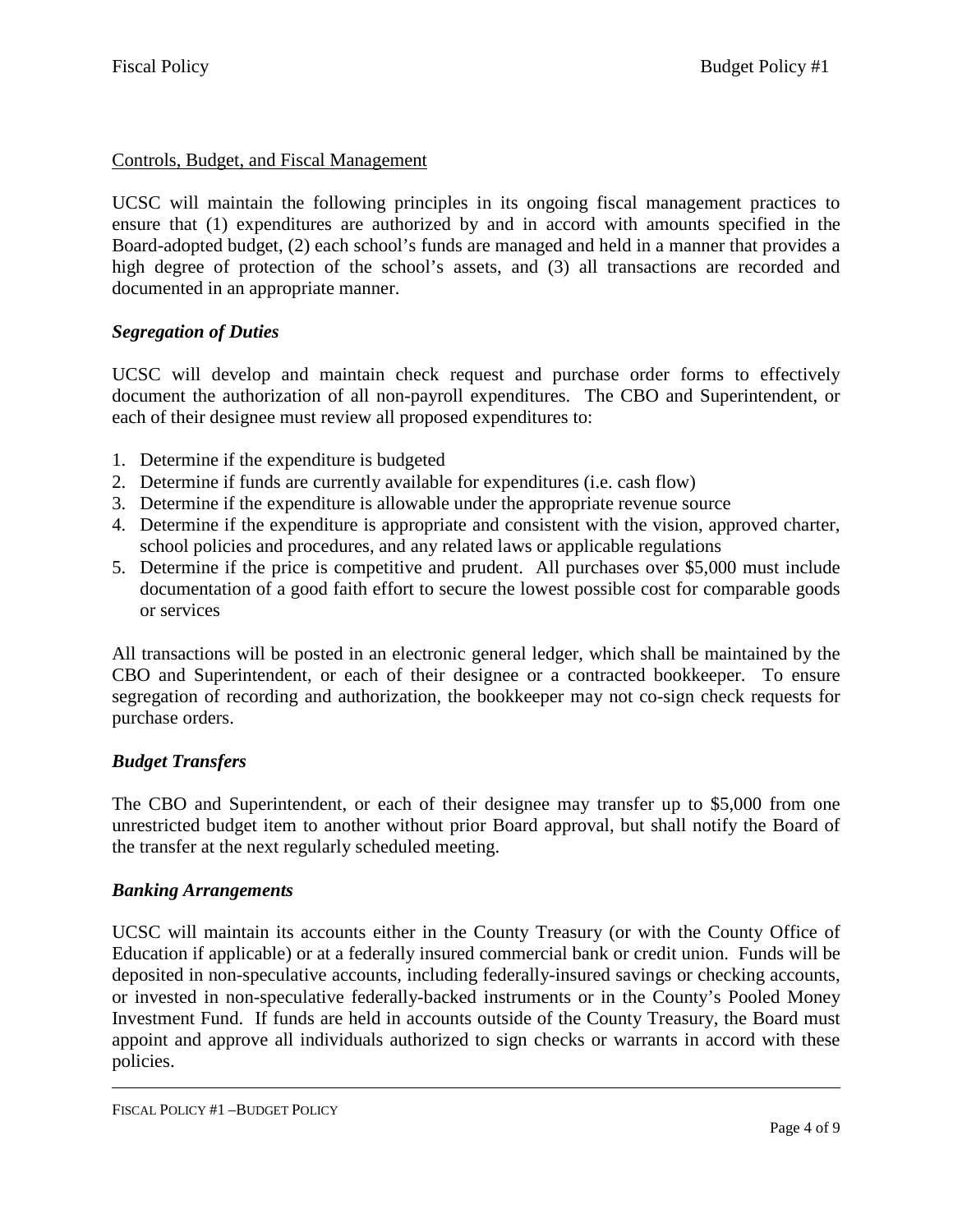The Board will approve, in advance, the list of authorized signers on the school accounts. The CBO and Superintendent, or each of their designee, the Board Treasurer, and any other employee authorized by the Board may sign bank checks within established limitations. The Board will be authorized to open and close bank accounts.

The CBO and Superintendent, or each of their designee will be responsible for all blank checks and will keep them under lock and key. The Superintendent and Board Treasurer will co-sign checks in excess of \$5,000 for all non-recurring items. All checks less than \$5,000 require only the signature of the Superintendent. Checks may not be written to cash, bearer, or petty cash. Under no circumstance will any individual sign a blank check.

The CBO and Superintendent, or each of their designee will examine all paid checks for date, name, cancellation, and endorsement. Any discrepancies regarding the paid checks or any checks over 90 days will be researched and if applicable deleted from the accounting system, and the CBO and Superintendent, or each of their designee will prepare the bank reconciliation, verifying the bank statements and facilitating any necessary reconciliation. The CBO and Superintendent, or each of their designee will compare the reconciled bank balance to the cash in the bank account to the general ledger, immediately reporting any material discrepancies to the Superintendent. The CBO and Superintendent, or each of their designee reconcile the each school's ledger(s) with its bank accounts or accounts in the County Treasury on a monthly basis and prepare (1) a balance sheet, (2) a comparison of budgeted to actual revenues and expenditures to date, and (3) a cash flow statement. The Superintendent and Board will regularly review these statements.

UCSC will deposit all funds received as soon as practical upon receipt. All funds received shall be deposited or transferred into its accounts at the earliest possible convenience and in no event later than forty-eight (48) hours after receipt.

### *Payment of Invoices*

All original invoices will immediately be forwarded to the Superintendent for approval.

The CBO or designee will carefully review each invoice, attach all supporting documentation, verify that the specified services and/or goods were received, and forward for approval to the Superintendent for payment with a signature. When receiving tangible goods from a vendor, the person designated to receive deliveries should trace the merchandise to the packing list and note any items that were not in the shipment. The packing list should be submitted with the invoice and the invoice should be adjusted for any missing items noted on the packing list before processing for payment.

Once approved by the Superintendent, the CBO or designee will stamp a check authorization on the invoice and complete the required information, including noting the specific budget line item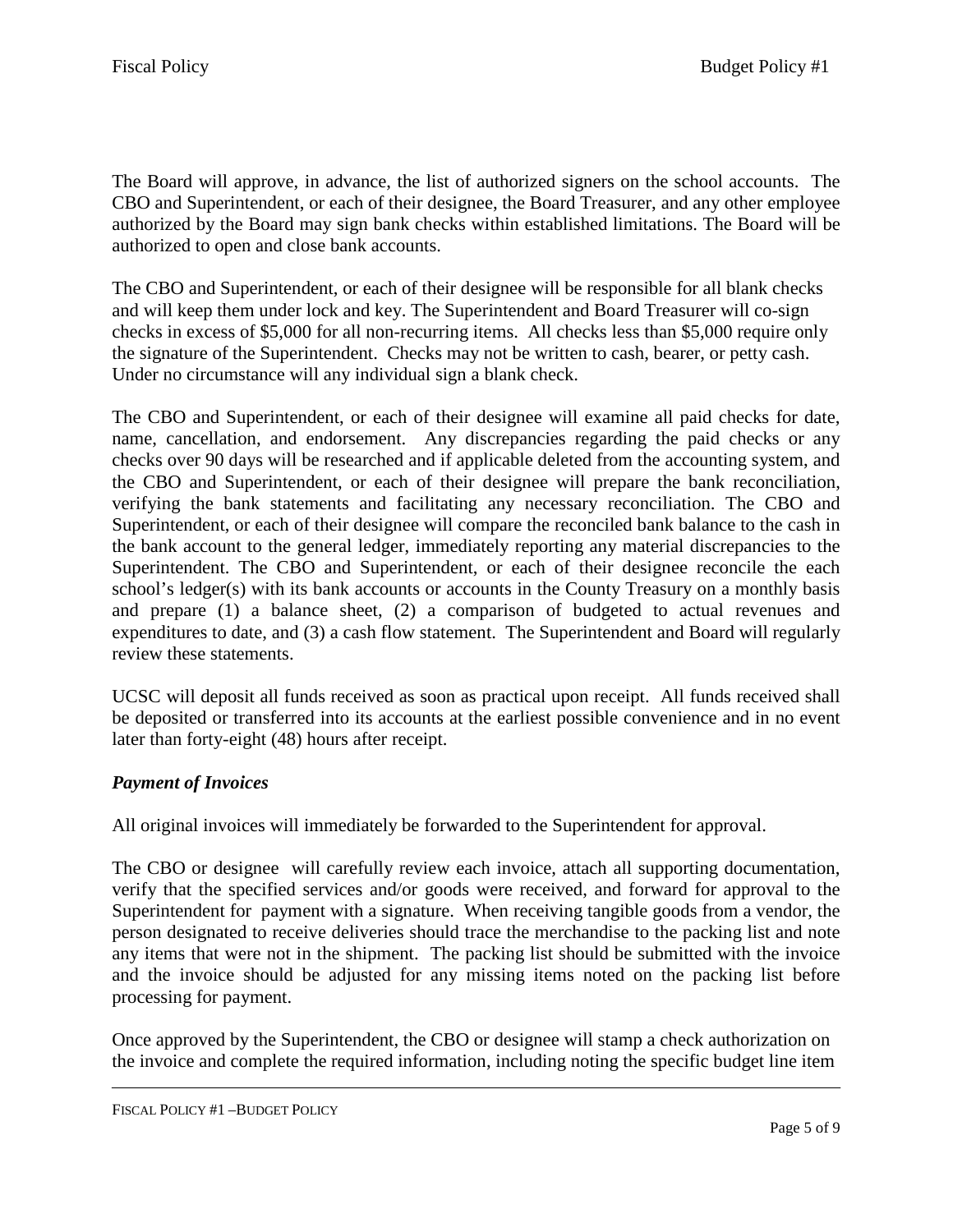that is to be charged for the specified expenditures. The Superintendent provides his/her signature on the stamp/invoice. The CBO or designee will then prepare a check for the Superintendent's signature, and will send the signed check to the vendor with a copy of the invoice.

### *Purchasing Procedures*

All purchases over \$500 must include documentation of a good faith effort to secure the lowest possible cost for comparable goods or services. The CBO and Superintendent, or each of their designee shall not approve purchase orders or check requests lacking such documentation. Documentation shall be attached to all check and purchase order requests showing that at least three (3) vendors were contacted and such documentation shall be maintained for three (3) years. All purchases in excess of Ten Thousand Dollars (\$10,000) must be bid by a Board-approved process, except in the case of emergencies that necessitate the purchase of emergency response supplies, equipment, or services.

#### *Record Keeping*

Transaction ledgers, canceled/duplicate checks, attendance and entitlement records, payroll records, and any other necessary fiscal documents will be maintained by UCSC staff in a secure location for at least seven (7) years, or as long as required by applicable law, whichever is longer. Appropriate back-up copies of electronic and paper documentation, including financial and attendance accounting data, will be regularly prepared and stored in a secure off-site location, separate from any school site or the USCS business office.

#### *Property Inventory*

Principals shall establish and maintain an inventory of all non-consumable goods valued over Two Hundred Dollars (\$200) and equipment valued over Five Hundred Dollars (\$500). This inventory shall include the original purchase price and date, a brief description of the item, serial numbers, and other information appropriate for documenting UCSC's assets. This property will be inventoried on an annual basis and lists of any missing property shall be presented to the Board.

All non-consumable school property lent to students shall be returned to the school no later than five (5) working days after end of the school year.

With approval of the Board, any excess or surplus property owned by USCS may be recommended for sale or auctioned by the Superintendent, provided the Superintendent engages in due diligence to maximize the value of the sale or auction.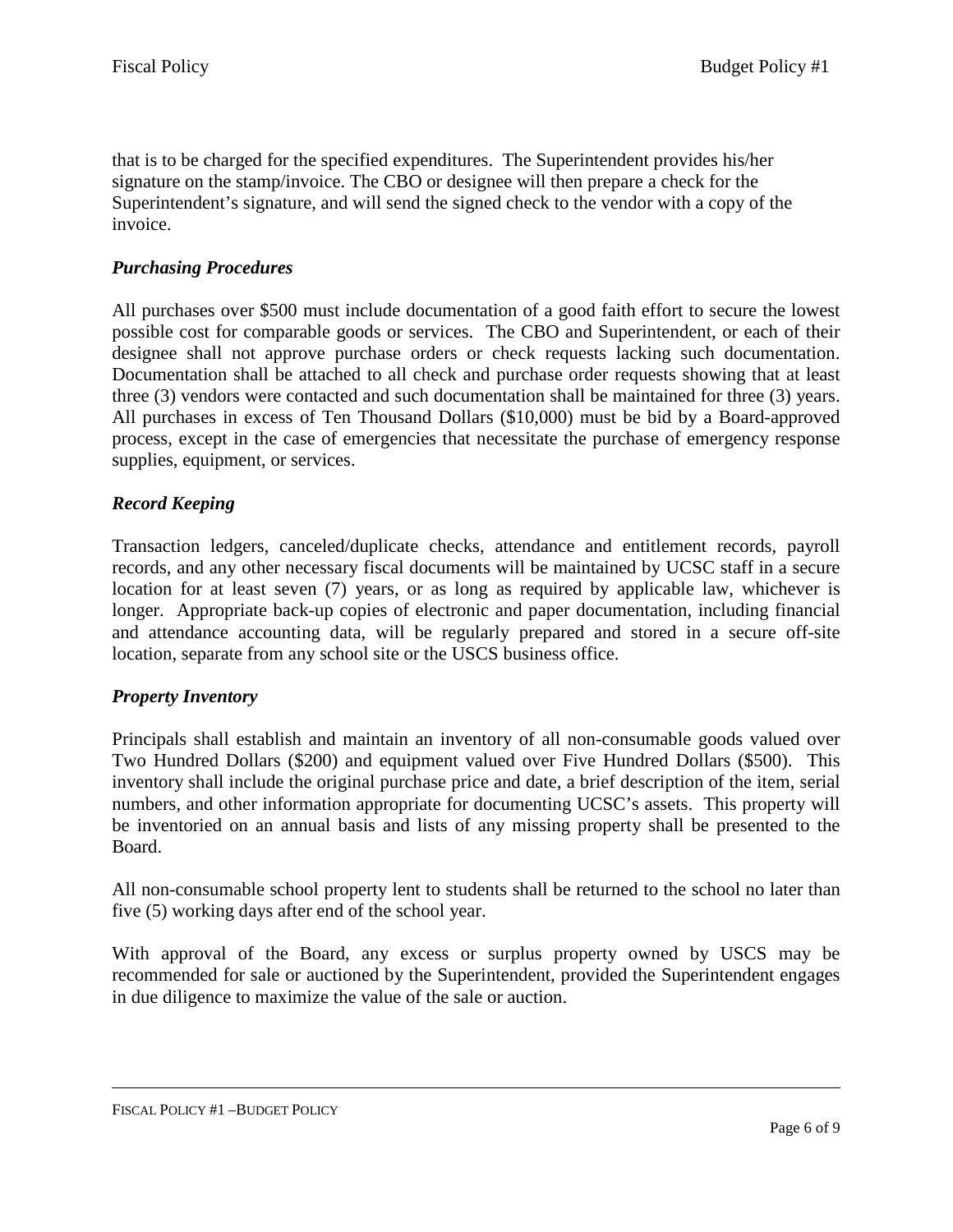# *Payroll Services*

UCSC will contract with the County Office of Education or a reputable, bonded, and insured payroll contractor to prepare payroll checks, tax and retirement withholdings, tax statements, and to perform other payroll support functions. The CBO and Superintendent, or each of their designee will establish and oversee a system to prepare time, and attendance reports, and submit payroll check requests. The CBO and Superintendent, or each of their designee will review payroll statements monthly to ensure that (1) the salaries are consistent with staff contracts and personnel policies and (2) the proper tax, retirement, disability, and other withholdings have been deducted and forwarded to the appropriate authority. All staff expense reimbursements will be on checks separate from payroll checks.

Upon hiring of staff, a personnel file will be established with all appropriate payroll-related documentation including a federal I-9 form, tax withholding forms, retirement date, and an accounting of the use of Approved Paid Leave ("APL").

# *Attendance Accounting*

The CBO and Superintendent, or each of their designee will establish and maintain an appropriate attendance accounting system to record the number of days students are actually in attendance at each school site and engaged in the activities required of them by law. The annual audit will review actual attendance accounting records and practices to ensure compliance. The attendance accounting practices will be in conformance with the Charter Schools Act and the applicable California Administrative Code sections defining Charter School Average Daily Attendance ("ADA"). Therefore:

- $\triangleright$  ADA will be computed by dividing the actual number of days of student attendance by the number of calendar days of instruction for each school site.
- $\triangleright$  All schools' instructional calendars will include at least one-hundred seventy-five (175) days of instruction. The calendars must also document that the schools offer an amount of annual minutes of instruction as required pursuant to applicable law.

### *Annual Financial Audit*

The CBO and Superintendent, or each of their designee, with the approval of the Board, shall annually contract for the services of an independent certified public accountant who appears on the State Controller's list of approved auditors to perform an annual fiscal audit. The audit shall include, but not be limited to (1) an audit of the accuracy of UCSC's financial statements, (2) an audit of UCSC's attendance accounting and revenue claims practices, and (3) an audit of UCSC's internal controls practices. If the UCSC receives over \$500,000 from federal sources, the audit shall be prepared in accordance with any relevant Office of Management and Budget audit circulars. The audit shall be completed, reviewed by the Board, and submitted to the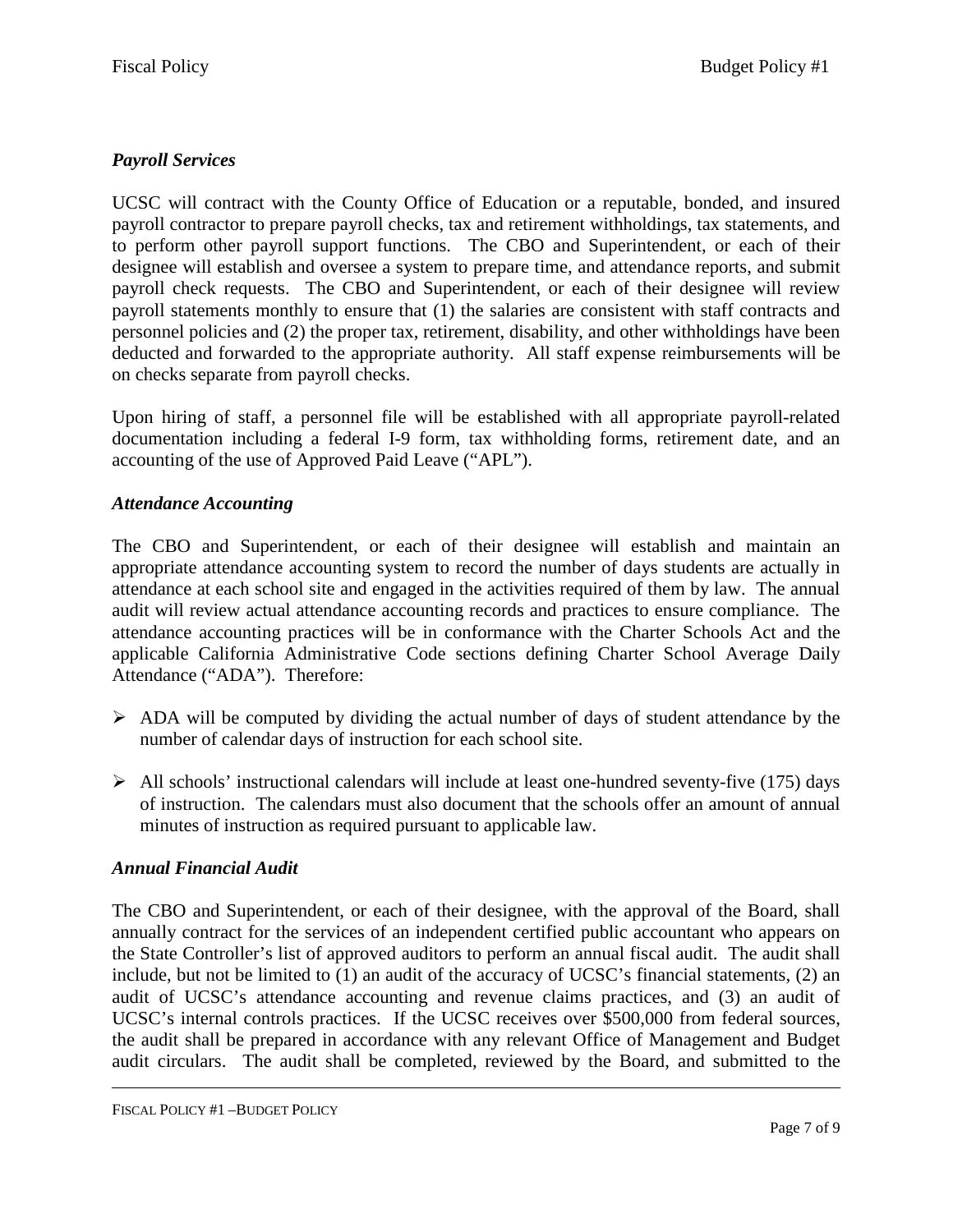charter-granting agency, the County Office of Education, the Office of the State Controller, and California Department of Education prior to December 15 of each year.

# *Travel*[SK1]

- 1. Employees will be reimbursed for mileage when pre-approved by an administrator. Mileage will be reimbursed at the school-approved rate for the distance traveled, less the distance from the employee's residence to the school site for each direction traveled. For incidental travel, mileage will only be reimbursed if the one-way mileage exceeds 10 miles.
- 2. The Superintendent must pre-approve all out of town travel.
- 3. Employees will be reimbursed for overnight stays at hotels/motels when pre-approved by an administrator and the event is more than 50 miles from either the employee's residence or the school site. Hotel rates should be negotiated at the lowest level possible, including the corporate, nonprofit or government rate if offered, and the lowest rate available. Employees will be reimbursed at the established per diem rate for any breakfast, lunch, or dinner that is not included as part of the related event.
- 4. Travel advances require written approval from the Superintendent and a signed Travel Request form.
- 5. Travel advances require receipts for all advanced funds.
- 6. After the trip, the employee must enter all of the appropriate information on an expense report and submit it to the Superintendent for approval and processing.
- 7. If the advance exceeds the amount of the receipts, the employee will pay the difference immediately in the form of a check.
- 8. If the advance is less than the amount of the receipts, the difference will be reimbursed to the employee in accordance with the expense report.

### Required Budget and Other Fiscal Reports

The CBO and Superintendent, or each of their designee will produce and submit to the chartergranting agency any and all required fiscal reports as may be required by state or federal law, or mandated by the terms of the approved charter petition. These include, but are not limited to, attendance reports, enrollment and other data reports required by the California Basic Education Data System, and other related data.

### Property and Liability Insurance

The CBO/Superintendent/designee shall ensure that UCSC acquires and retains appropriate property and liability insurance coverage. Property insurance shall address business interruption and casualty needs, including flood, fire, earthquake, and other hazards with replacement cost coverage for all assets listed in UCSC's Property Inventory and consumables. Premises, Workers Compensation, student accident, and Directors and Officers errors and omissions liability insurance shall also be obtained and kept in force at all times on a "claims made" form with a self-insured retention of no more than \$50,000 per occurrence and limit of no less than